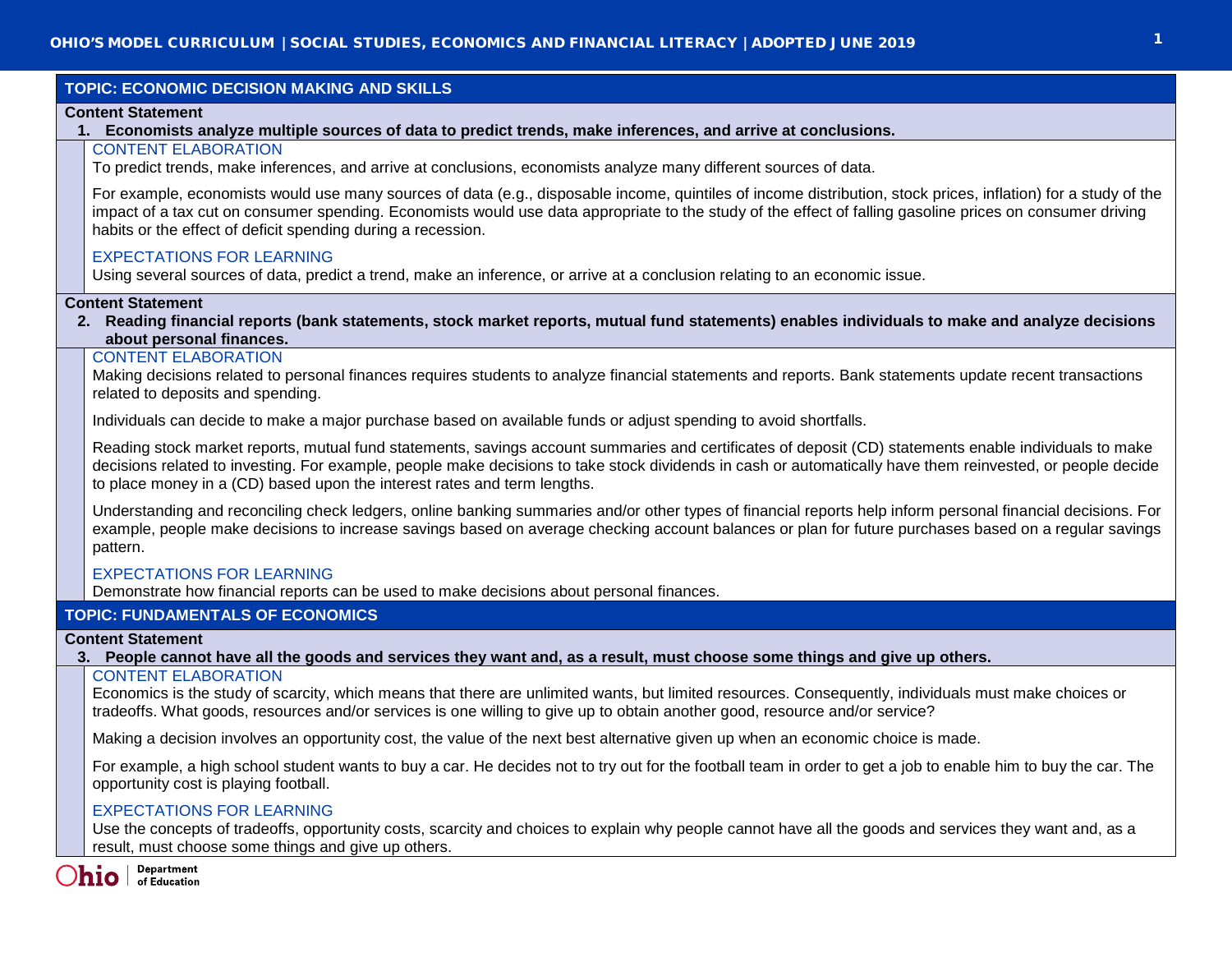## **TOPIC: FUNDAMENTALS OF ECONOMICS**

### **Content Statement**

**4. Different economic systems (traditional, market, command, and mixed) utilize different methods to allocate limited resources.**

# CONTENT ELABORATION

Economic systems are developed to satisfy the wants of their people and to allocate limited resources by answering three economic questions:

- What will be produced?
- How it will be produced?
- To whom will it be distributed?

The characteristics of traditional, market, command and mixed economies differ with regard to private property, freedom of enterprise, competition and consumer choice, and the role of government.

The traditional economic system is based on custom. The allocation of resources changes little over generations. Today, traditional economic systems are found in small hunting or agricultural-based societies.

In the market economic system, the allocation of resources is determined by consumer spending. If consumers want a certain type of clothing, resources will be allocated to meet the demand. The characteristics of market economies are private property, freedom of enterprise, competition and consumer choice, and the limited role of government.

In the command economic system, the allocation of resources is determined by a small group of planners. They decide how the key economic questions are answered. Centrally planned economies are common in communist countries. The government owns the means of production.

No pure market or command economic systems exist. Generally, they are mixed- economic systems that either lean toward a market or command system.

## EXPECTATIONS FOR LEARNING

Compare the way each of the economic systems allocates scarce resources.

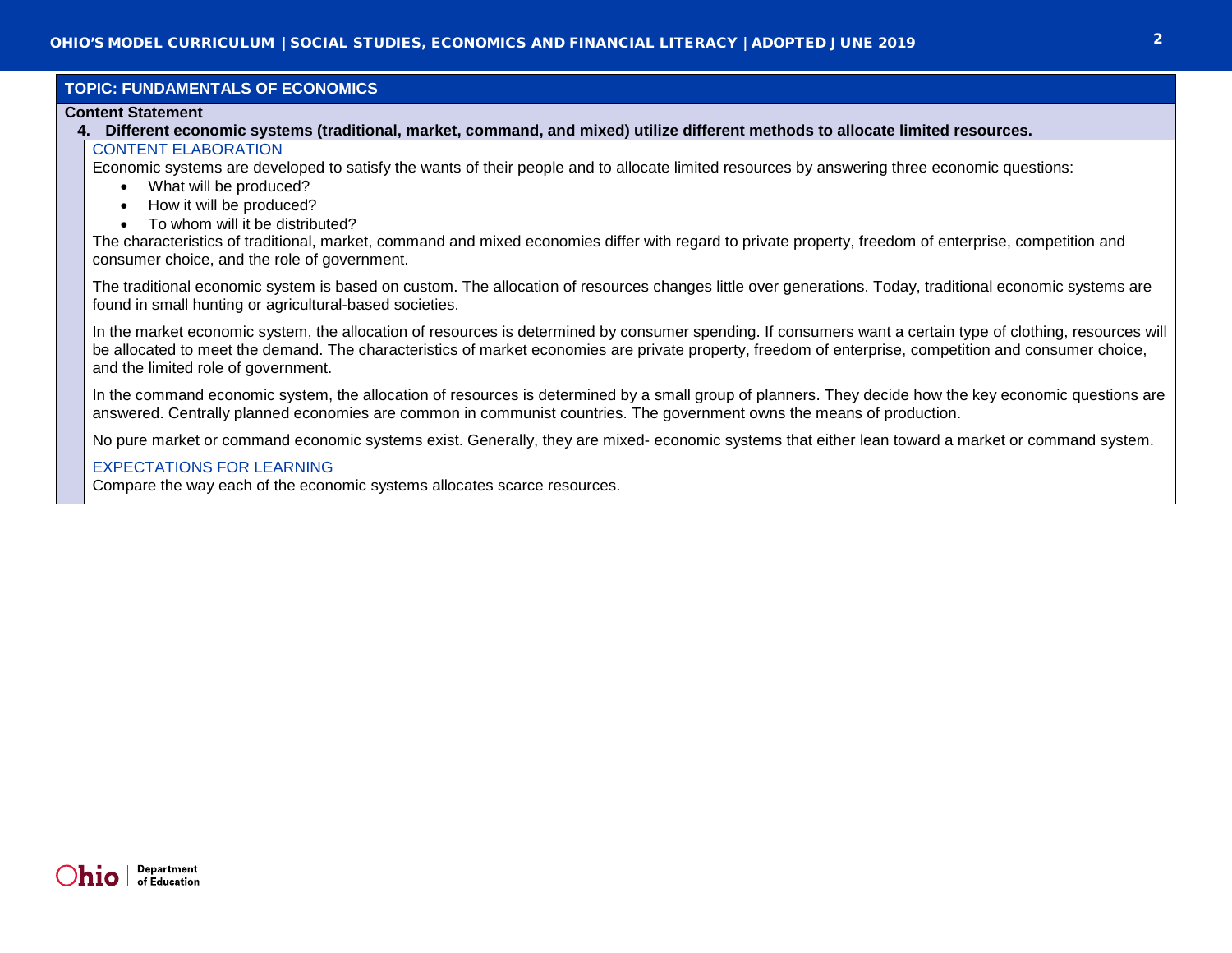## **TOPIC: FUNDAMENTALS OF ECONOMICS**

#### **Content Statement**

**5. Markets exist when consumers and producers interact. When supply or demand changes, market prices adjust. Those adjustments send signals and provide incentives to consumers and producers to change their own decisions.**

### CONTENT ELABORATION

A market exists whenever buyers and sellers exchange goods and services. Exchanges occur almost anywhere, through face-to-face transactions, the Internet, by phone or via mail order.

The market price, also referred to as the equilibrium price, is reached (and illustrated) when the demand and supply curves intersect. If the price of a good or service is below the equilibrium price, there will be a shortage. As a result of a shortage, price will rise, quantity supplied will increase and quantity demanded will decrease, eliminating the shortage.

It the price of a good or service is above the equilibrium price, there will be a surplus. As a result of a surplus, price will fall, quantity supplied will decrease and quantity demanded will increase, eliminating the surplus.

The demand for a good or service shifts when there is a change in:

- Consumers' preferences or incomes;
- the prices of related goods or services; and
- the number of consumers in the market.

The supply of a product shifts when there are changes in:

- the prices of productive resources used to make the good or service;
- number of sellers in a market;
- the opportunities for profit available to producers of other goods or services; and
- the technology used to make the good or service.

## EXPECTATIONS FOR LEARNING

Analyze how markets adjust to changes in supply and demand and how these adjustments send signals and provide incentives to consumers and producers to influence their own decisions.

Apply supply-and-demand model charts to demonstrate the shifting nature of supply and demand.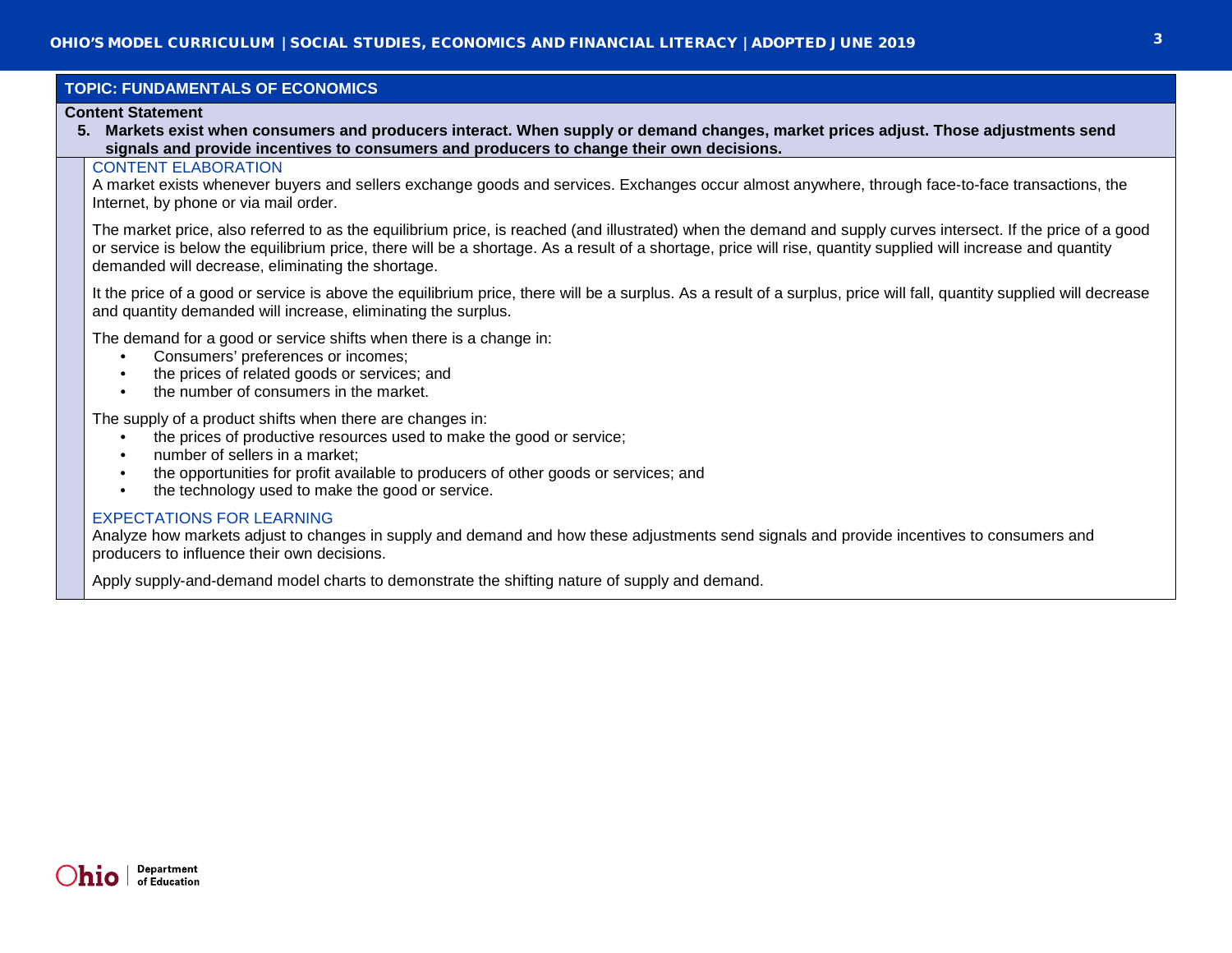## **TOPIC: FUNDAMENTALS OF ECONOMICS**

### **Content Statement**

**6. Competition among sellers lowers costs and prices, and encourages producers to produce more of what consumers are willing and able to buy. Competition among buyers increases prices and allocates goods and services to those people who are willing and able to pay the most for them.**

# CONTENT ELABORATION

Competition is an important characteristic of a market economic system. Producers are rivals and their motive is to make a profit. They compete with each other to meet consumer demand through advertising, offering promotions and making production more efficient by integrating technological innovations into production and developing labor-saving devices. This may lead to better quality goods at lower prices.

Competition among consumers for goods and services leads to higher prices for those willing to pay for them. For example, if the supply of oil decreases, competition by consumers to purchase gasoline will lead to higher prices. Those unwilling to pay the higher prices might seek alternative means of transportation.

### EXPECTATIONS FOR LEARNING

Explain how competition among sellers lowers costs and prices and encourages producers to produce more of what consumers are willing and able to buy.

Explain how competition among buyers increases prices and allocates goods and services to those people who are willing and able to pay the most for them.

## **TOPIC: GOVERNMENT AND THE ECONOMY**

#### **Content Statement**

**7. A nation's overall level of economic well-being is determined by the interaction of spending and production decisions made by all households, firms, government agencies and others in the economy. Economic well-being can be assessed by analyzing economic indicators gathered by the government.**

### CONTENT ELABORATION

One of the indicators on a nation's economic health is its Gross Domestic Product (GDP). This is a basic measure of economic output of the total market value of all final goods and services produced in a country in a given year. It allows experts to see whether the economy is moving forward or regressing.

Economists distinguish between nominal and real GDP. Nominal GDP is reflected in current dollars. Real GDP is adjusted for inflation.

Other economic indicators include the Consumer Price Index (CPI), unemployment rates, new residential sales, new residential construction, personal income and expenditures, consumer confidence index and U.S. international transactions.

### EXPECTATIONS FOR LEARNING

Interpret and evaluate economic indicators (e.g., GDP, unemployment rates, CPI) to assess a nation's economic well-being.

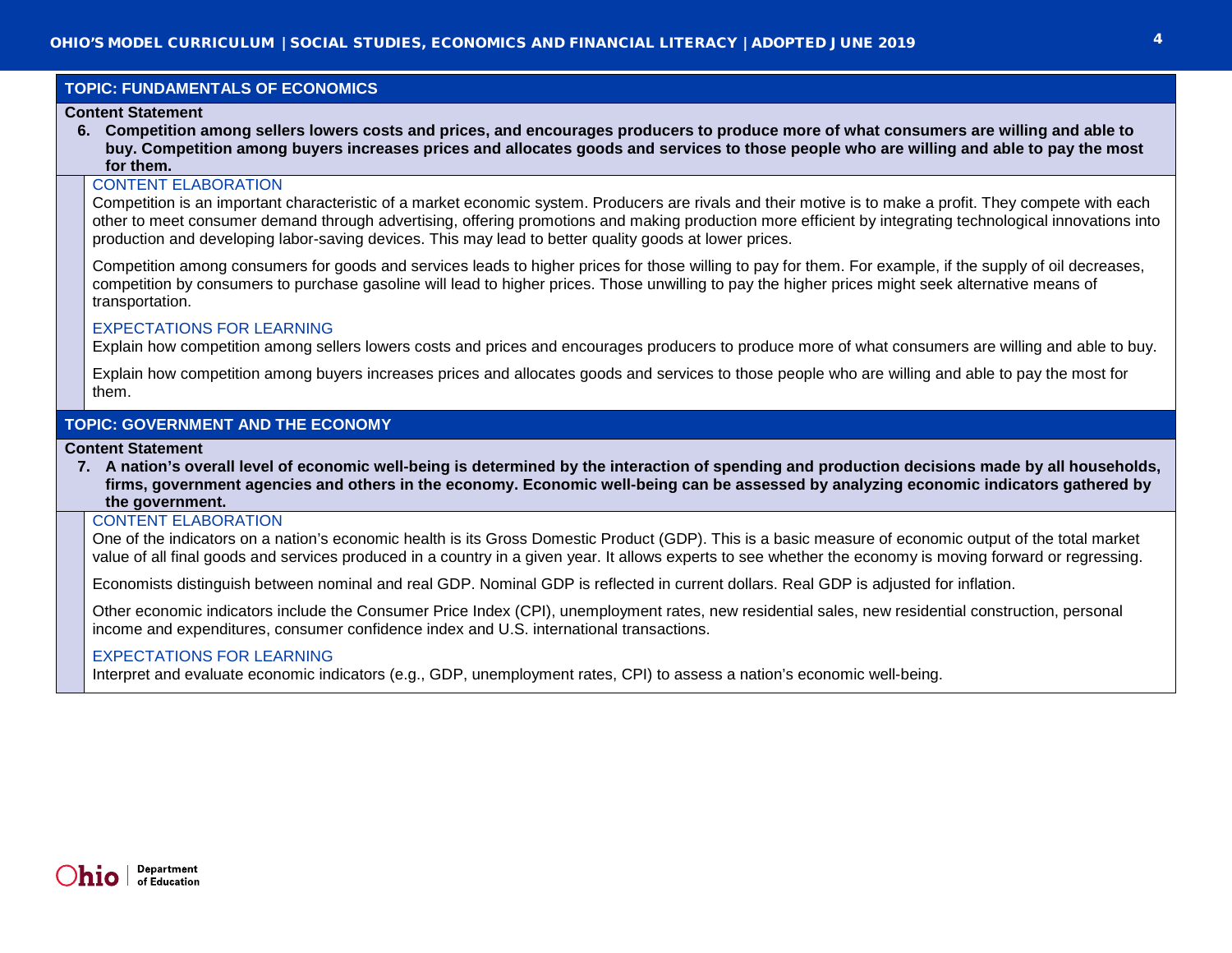## **TOPIC: GOVERNMENT AND THE ECONOMY**

#### **Content Statement**

### **8. Economic policy decisions made by governments result in both intended and unintended consequences.**

## CONTENT ELABORATION

Economic policy decisions are generally intended to maintain a healthy economy. Examples include social security, deep ocean drilling, tax cuts, and deficit spending. Sometimes there are unintended consequences.

The historic controversy over tariffs is an example of unintended consequences. The Hawley-Smoot Tariff of 1930 was protectionist legislation pushed by manufacturers and farmers. The tariff made it difficult for European producers to sell their products to the U.S. Consequently, the former European allies could not repay war debts and international trade stagnated.

One of several factors leading to the Great Depression in the United States was the excessive amount of lending by banks. This fueled speculation and use of credit. The Federal Reserve attempted to curb these practices by constricting the money supply. The effect was to worsen economic conditions by making it harder for people to repay debts and for businesses, including banks, to continue operations.

Government regulations have a specific intent. Some would argue, however, that the unintended consequences outweigh the benefits of the intentions of the regulations.

Fiscal policies are decisions to change spending and tax levels by the federal government to influence national levels of output, employment, and prices.

Increasing federal spending and/or reducing taxes may promote more employment and output in the short run, but price levels and interest rates could rise as a result. Similarly, decreasing federal spending and/or increasing taxes will likely lead to lower price levels and interest rates, but in the short run, they decrease employment and output levels.

The Federal Reserve System uses monetary policies to influence the supply of money and the availability of credit. The Fed induces changes in interest rates to influence prices, employment, and spending.

## EXPECTATIONS FOR LEARNING

Describe the intended and unintended results of an economic policy decision made by a government.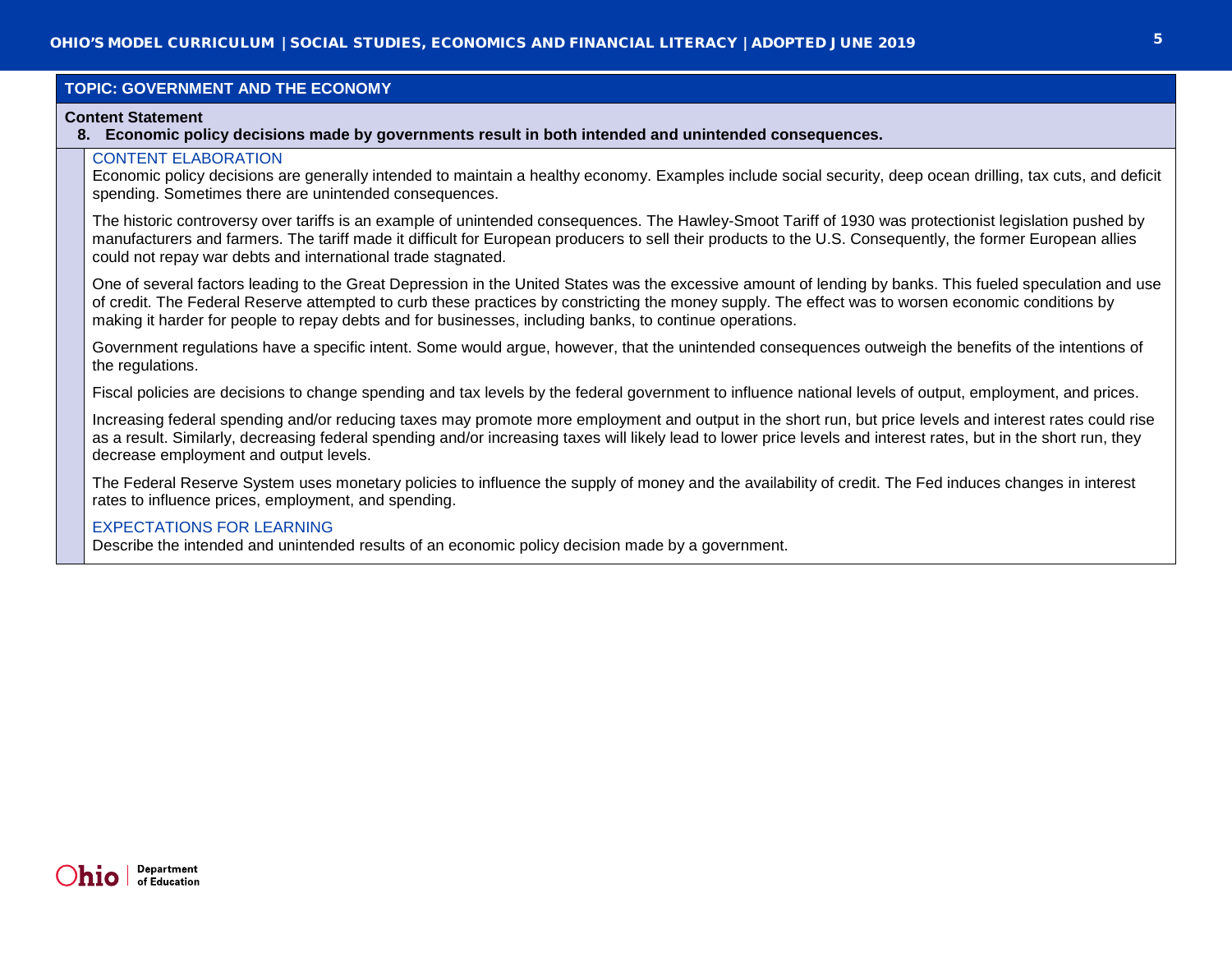## **TOPIC: GLOBAL ECONOMY**

### **Content Statement**

**9. When regions and nations use comparative advantage to produce at the lowest cost and then trade with others, production, consumption, and interdependence increase.**

# CONTENT ELABORATION

Comparative advantage of regions and nations exists when they can produce goods or services at a lower opportunity cost than other individuals or nations. Specializing in the production of the good or service at a lower cost increases trade with others.

For example, Country X can produce either 400,000 tons of corn or 800,000 tons of wheat. The opportunity cost for Country X of producing one ton of corn is two tons of wheat.

Country Y can produce either 100,000 tons of corn or 500,000 tons of wheat. The opportunity cost for Country Y producing one ton of corn is five tons of wheat.

Of the two countries, Country X is the lower-cost producer of corn because for each ton of corn produced, it only has to give up the production of two tons of wheat, whereas Country Y has to give up the production of five tons of wheat. In the same manner, Country Y has a comparative advantage in producing wheat because for each ton of wheat produced, it only gives up  $1/5$  ton of corn. County X gives up  $1/2$  ton of corn for each ton of wheat produced.

Instead of each country trying to produce both corn and wheat at less than the highest production levels, it makes sense for Country X to specialize in producing corn and for Country Y to specialize in producing wheat. Each country can maximize production in one product and trade with each other for what they no longer produce. Country X can now trade one ton of corn for three tons of wheat (without specialization, the opportunity cost of producing one ton of corn was two tons of wheat). Country Y can now trade three tons of wheat for one ton of corn (without specialization, the opportunity cost of producing three tons of wheat was  $\frac{3}{5}$  ton of corn). Trade works to the benefit of both countries and consumption of these products can increase.

### EXPECTATIONS FOR LEARNING

Explain how production, consumption and interdependence increase when regions and nations trade with each other as a result of using comparative advantage.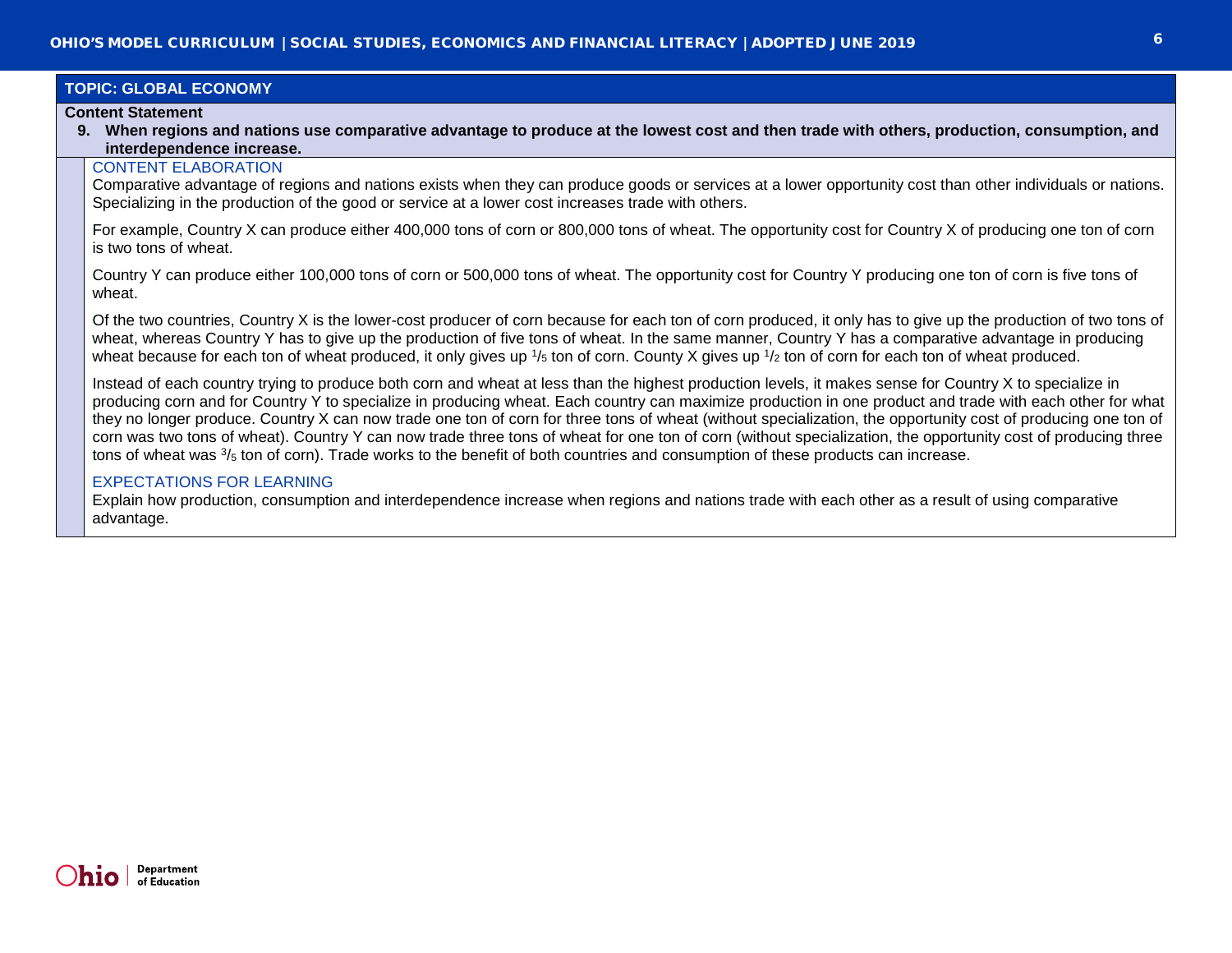# **TOPIC: GLOBAL ECONOMY**

#### **Content Statement**

**10. Government actions, such as tariffs, quotas, subsidies, trade agreements, and membership in multinational economic organizations significantly impacts international trade.**

### CONTENT ELABORATION

International trade can be affected by government actions. When imports are restricted by public policies, consumers pay higher prices and job opportunities and profits in exporting firms decrease.

Tariffs and import quotas are generally supported by producers of domestic products. A tariff is a tax on imported goods. Import quotas limit the number of products allowed into a country. The intent is to make domestic goods more competitive. However, as history has shown, affected countries can reciprocate with tariffs or import quotas of their own, consequently impacting international trade.

Some government subsidies significantly impact international trade. Since the 1930s, the U.S. has provided subsidies in the form of price supports to farmers to help them maintain a good standard of living. The government does this by paying farmers not to grow crops and purchasing surplus agricultural products for storage. This lowers the supply of the product and keeps the price at a level to help the farmers. However, this makes it difficult for foreign countries to sell the same or similar products to the U.S.

There are many multinational economic organizations such as the:

- Asia-Pacific Economic Cooperation;
- European Union;
- International Monetary Fund (IMF):
- Organization for Economic Co-operation and Development (OECD);
- Organization of the Petroleum Exporting Countries (OPEC);
- World Bank; and
- World Trade Organization (WTO).

## EXPECTATIONS FOR LEARNING

Analyze how a nation's economic policies, trade agreements, and/or memberships in multi-national organizations impact international trade.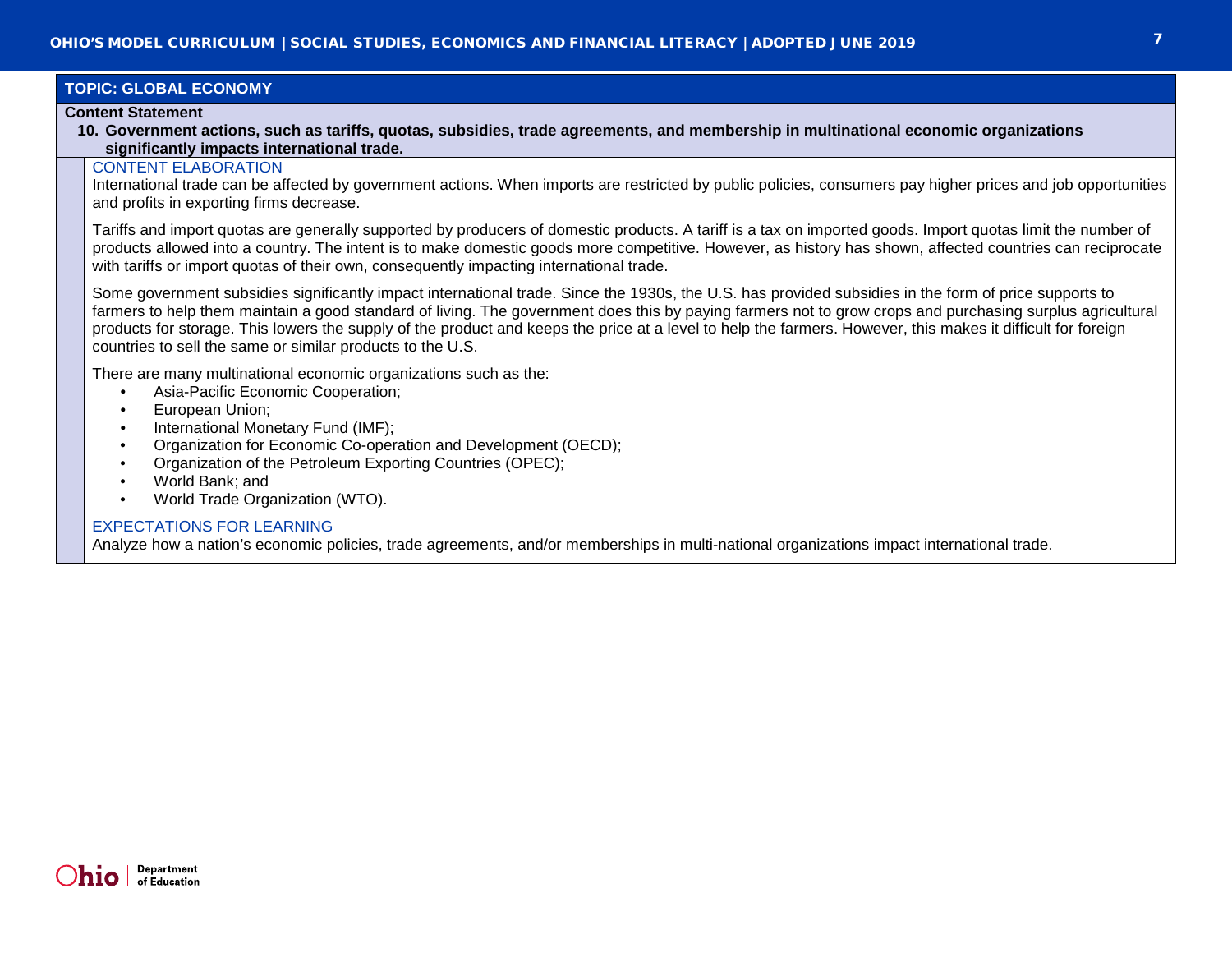## **TOPIC: WORKING AND EARNING**

#### **Content Statement**

**11. Income is determined by many factors including individual skills and abilities, work ethic, and market conditions.**

## CONTENT ELABORATION

Income may be determined by the skills and abilities an individual has. Some skills may require intense training and education. Income may be influenced by an individual's work ethic. One who puts in more hours or demonstrates a better attitude about his or her work may reap a higher income.

Market conditions can influence an individual's income. Economic, social, cultural, and political conditions can all affect incomes. Jobs that are in high demand with a limited supply of workers with particular skills often offer higher incomes. Usually, these might be in certain professions that require years of education (e.g., doctors, dentists, lawyers). In addition, jobs that include a high amount of physical risk may offer the opportunity to earn higher incomes.

## EXPECTATIONS FOR LEARNING

Explain how income is determined by many factors including individual skills and abilities, work ethic, and market conditions.

### **Content Statement**

**12. Employee earning statements include information about gross wages, benefits, taxes, and other deductions.**

## CONTENT ELABORATION

Employees are able to monitor their salaries through the information provided in their earning statements.

Earning statements generally include gross and net wages over a year. They also may include benefits such as health insurance (medical, dental or vision) and retirement contributions. The statement will show how much the employer pays and how much the employee pays.

Deductions for federal, state and local taxes are provided.

Other deductions might be for annuities or payments for loans.

### EXPECTATIONS FOR LEARNING

Describe information that would be included in an employee's earning statements such as gross wages, benefits, taxes, and other deductions.

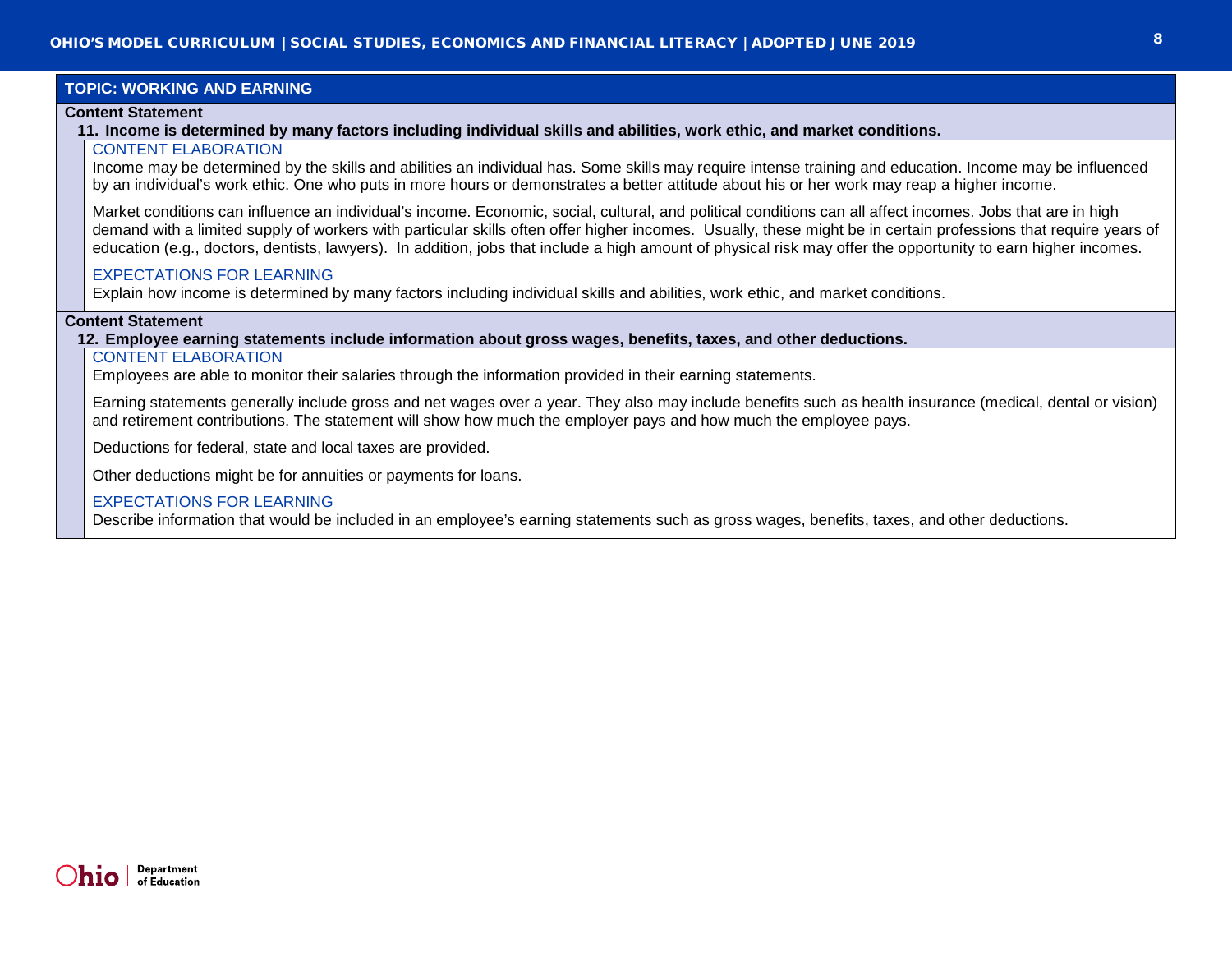### **TOPIC: FINANCIAL RESPONSIBILITY AND MONEY MANAGEMENT**

#### **Content Statement**

**13. Financial decision-making involves considering alternatives by examining costs and benefits.**

## CONTENT ELABORATION

Establishing personal goals often involves evaluating alternative choices. When these goals include financial decision-making, individuals need to examine costs and benefits.

Most financial decisions involve tradeoffs because resources are limited. Those decisions result in an opportunity cost.

For example, if an individual decides to place money into their retirement account, they will have less money to place into their short-term savings account.

### EXPECTATIONS FOR LEARNING

Explain how financial decision making involves considering alternatives by examining costs and benefits.

### **Content Statement**

**14. A personal financial plan includes financial goals and a budget, including spending on goods and services, savings and investments, insurance, and philanthropy.**

## CONTENT ELABORATION

A personal financial plan is designed to enable an individual to reach a goal. For a young person, it could be the steps to make a purchase such as personal electronic devices or a car. It might be to make a trip or to pay for a college education. An adult might use a financial plan for short-and long-range goals. Short- range goals would be those to be obtained within a year. These might include purchasing an appliance, new tires for a car or taking a vacation. Longrange goals take longer, such as saving to purchase a house, pay for a child's college education or saving for retirement.

A personal financial plan includes a budget that estimates the income and expenses over a specific period of time. A budget can be used to manage spending and achieve financial goals. Long-range plans involve strategies for savings (e.g., money- market accounts, certificates of deposit and other types of time deposits).

Investments are intended to maximize savings (e.g., bonds, U.S. Treasury securities, stocks, mutual funds) but do involve greater risks.

Insurance is a way to protect the goals of an individual's financial plan. Generally, the most common insurance plans are life, health, automobile and home.

Many personal financial plans include philanthropic giving (e.g., donations to a religious or nonprofit organization throughout one's life or after one's death).

### EXPECTATIONS FOR LEARNING

Develop a financial plan that includes both short-and long-term goals within a budget, including spending on goods and services, savings and investments, and insurance, and philanthropy.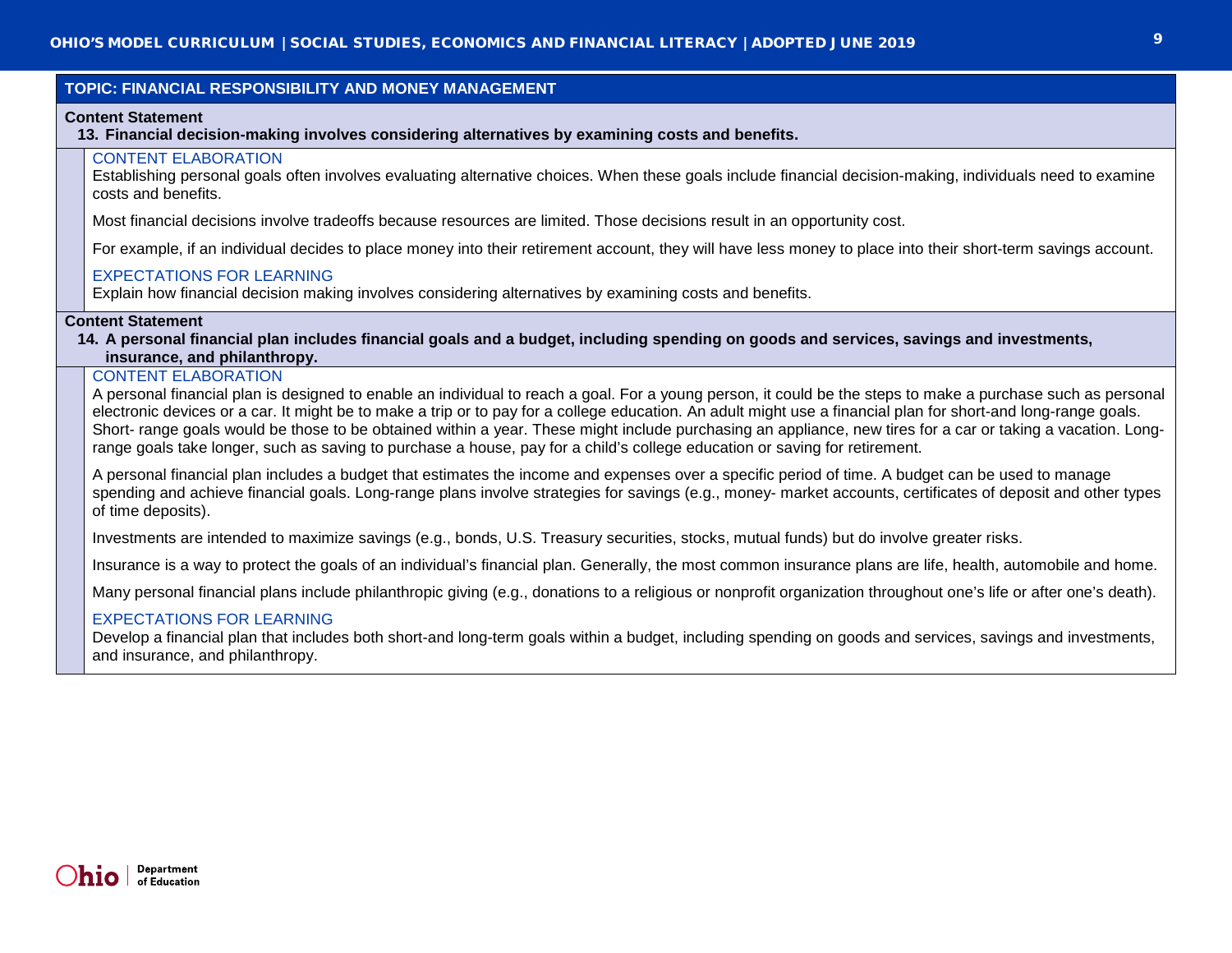## **TOPIC: FINANCIAL RESPONSIBILITY AND MONEY MANAGEMENT**

### **Content Statement**

## **15. Different payment methods have advantages and disadvantages.**

# CONTENT ELABORATION

Effective purchasing requires an understanding of the advantages and disadvantages of payment options.

Credit cards offer such advantages as convenience in shopping, promotional incentives, and enabling consumers to build their credit scores. There are disadvantages as well, such as interest rates on periodic balances making purchases more expensive.

Individuals can set up different kinds of credit accounts with firms (i.e., regular, revolving, installment). All offer advantages and disadvantages.

Different types of loans are offered by financial institutions. There are advantages and disadvantages for these as well (e.g., single payment, installment).

Maintaining a system of financial recordkeeping will help inform financial decision making in the long run.

There are different ways of paying fixed, variable and periodic bills to maintain financial stability (e.g., cash, check, credit, debit, electronic).

## EXPECTATIONS FOR LEARNING

Evaluate the advantages and disadvantages of different payment methods.

## **TOPIC: SAVING AND INVESTING**

#### **Content Statement**

**16. Saving and investing help to build wealth.**

# CONTENT ELABORATION

Building wealth is the means for preparing for planned and/or unexpected expenses and for obtaining financial security. Savings is one way to build wealth (e.g., personal savings accounts, money-market accounts, time deposits).

Investments are ways to build wealth (e.g., bonds, stocks, mutual funds, 401(k) plans). Individuals may invest in real estate to rent or eventually sell at a profit.

## EXPECTATIONS FOR LEARNING

Explain how saving and investing help to build wealth.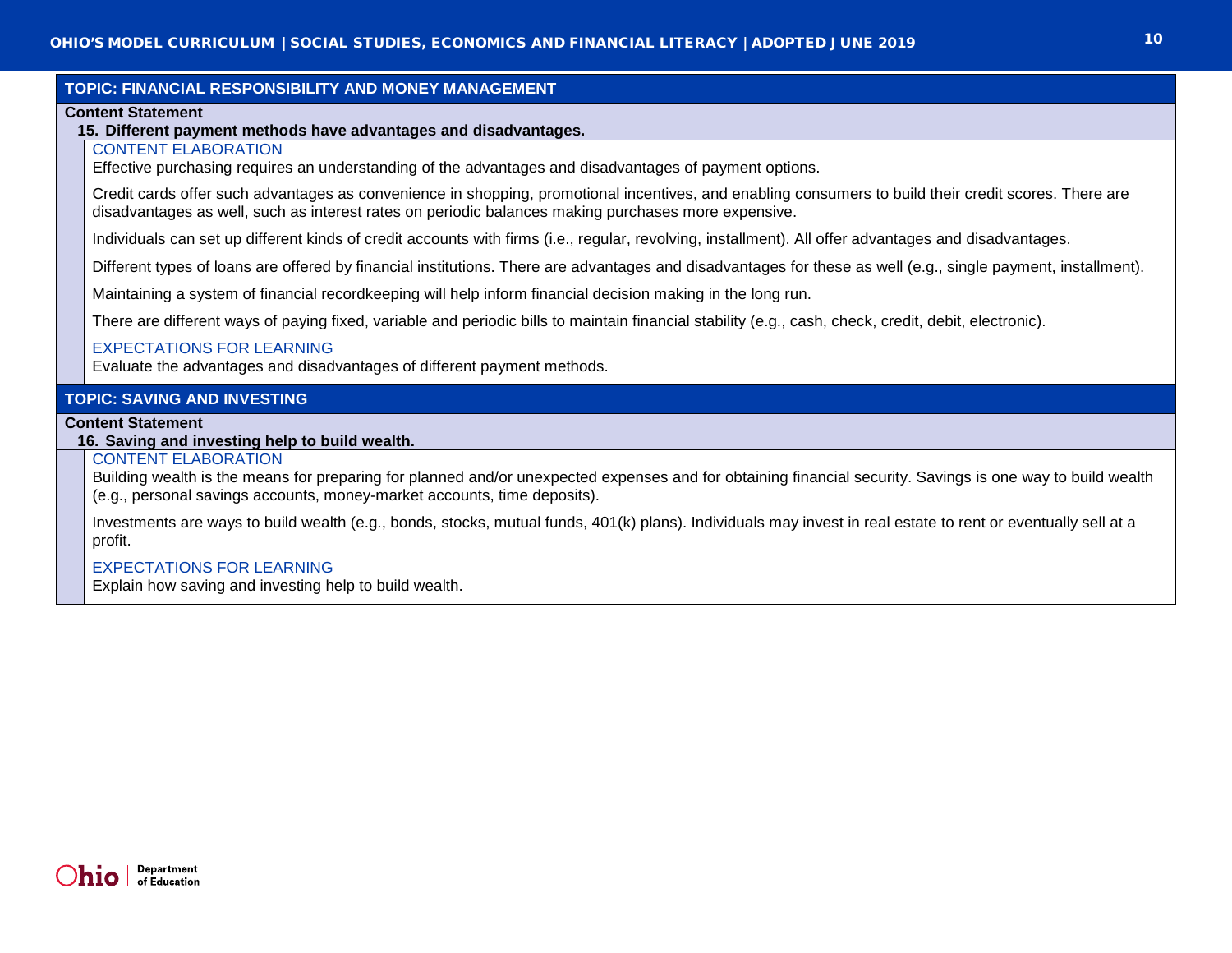## **TOPIC: SAVING AND INVESTING**

### **Content Statement**

### **17. Savings can serve as a buffer against economic hardship.**

### CONTENT ELABORATION

Unexpected expenses occur due to loss of job, accidents, health issues or automobile and home repairs. Setting money aside for such emergencies can ease the stress of uncertainty until additional income is available.

Economists and financial advisors offer many strategies for saving. Opening a savings account enables deposits to earn interest.

There are many simple ways to start saving such as putting aside each day any loose change for deposit in a savings account or having a set amount automatically withdrawn from each paycheck for direct deposit into a saving or checking account.

Paying yourself first is one successful strategy to accumulate savings and build personal wealth.

## EXPECTATIONS FOR LEARNING

Explain how savings can serve as a buffer against economic hardship.

## **Content Statement**

**18. Different costs and benefits are associated with saving and investing alternatives.**

# CONTENT ELABORATION

The alternatives for saving and investing offer different costs and benefits.

Saving options include:

- Personal savings accounts—convenient, low risk, limited return, little protection against inflation;
- Money-market accounts—liquidity, insured, can yield higher returns but returns can fluctuate; and
- Time deposits—may not withdraw for a period of time, greater risk can yield higher returns, three types (i.e., fixed-term, certificates of deposit, open-account).

### Investment options include:

- U.S. savings bonds—way to save, interest exempt from taxes, safe, lower return;
- Stocks-higher returns, greater risk, broker fees;
- Mutual funds—diversified stocks, lower risk, broker fees;
- Real estate—rental income, generally appreciates;
- Annuities—regular payments to beneficiary for specified period;
- 401(k) plans—employer-sponsored retirement plan that allows employee pre-tax dollars to accumulate tax-free;
- IRAs—contributions are taken from paychecks, are tax deductible, and will be taxed once distributions begin; and
- Roth IRAs–after-tax contributions with tax-free earnings and tax-free distributions.

Wealth increases over time with systematic investments multiplied by compounding interest.

Diversification reduces personal risk by spreading around one's investments into different sectors of the economy.

## EXPECTATIONS FOR LEARNING

Distinguish among the different costs and benefits associated with saving and investing alternatives.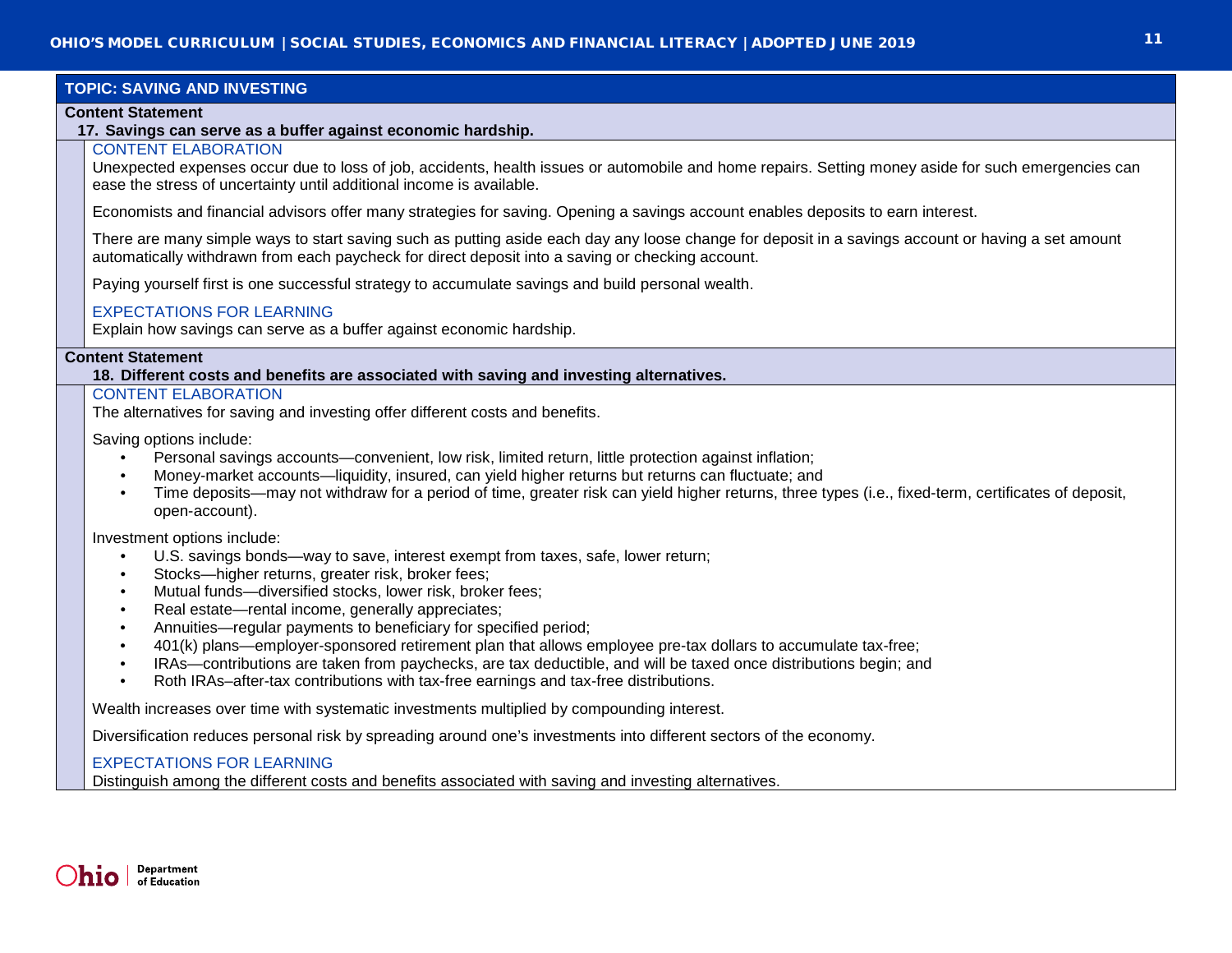## **TOPIC: SAVING AND INVESTING**

### **Content Statement**

**19. Banks, brokerages and insurance companies provide access to investments such as certificates of deposit, stocks, bonds, and mutual funds.** CONTENT ELABORATION

Owning certificates of deposit (CDs), stocks, bonds and mutual funds are ways that investors can build wealth. Several types of financial institutions provide access to these tools.

CDs can be purchased through banks or brokerage firms. CDs are fixed-income investments for a term with a fixed amount of interest paid by the financial institution. At the end of the term, the financial institution pays the principal and interest earned. CDs are insured by the federal government.

Stocks are shares of a company that can be purchased by investors through brokerage firms. Investors are paid dividends and can make a profit if sold higher than the purchase price.

Bonds are investment instruments that are generally low-yield and low-risk that organizations and governmental units use to borrow money over prescribed terms.

Mutual funds and annuities hold diversified investments in stocks, bonds and money-market accounts to limit risks for the investor. They can be purchased through brokerage firms or insurance companies.

All of these investments generally involve a fee from the financial institution. The fees pay for the institution's expertise and time. Investors who are knowledgeable about stocks and mutual funds and have time to monitor their investments can make their purchases online.

Banks and credit unions provide basic financial services to individuals including savings, investments, loans and other fundamental forms of money management.

## EXPECTATIONS FOR LEARNING

Explain the access that banks, brokerages and insurance companies provide to investors for certificates of deposit, stocks, bonds, and mutual funds.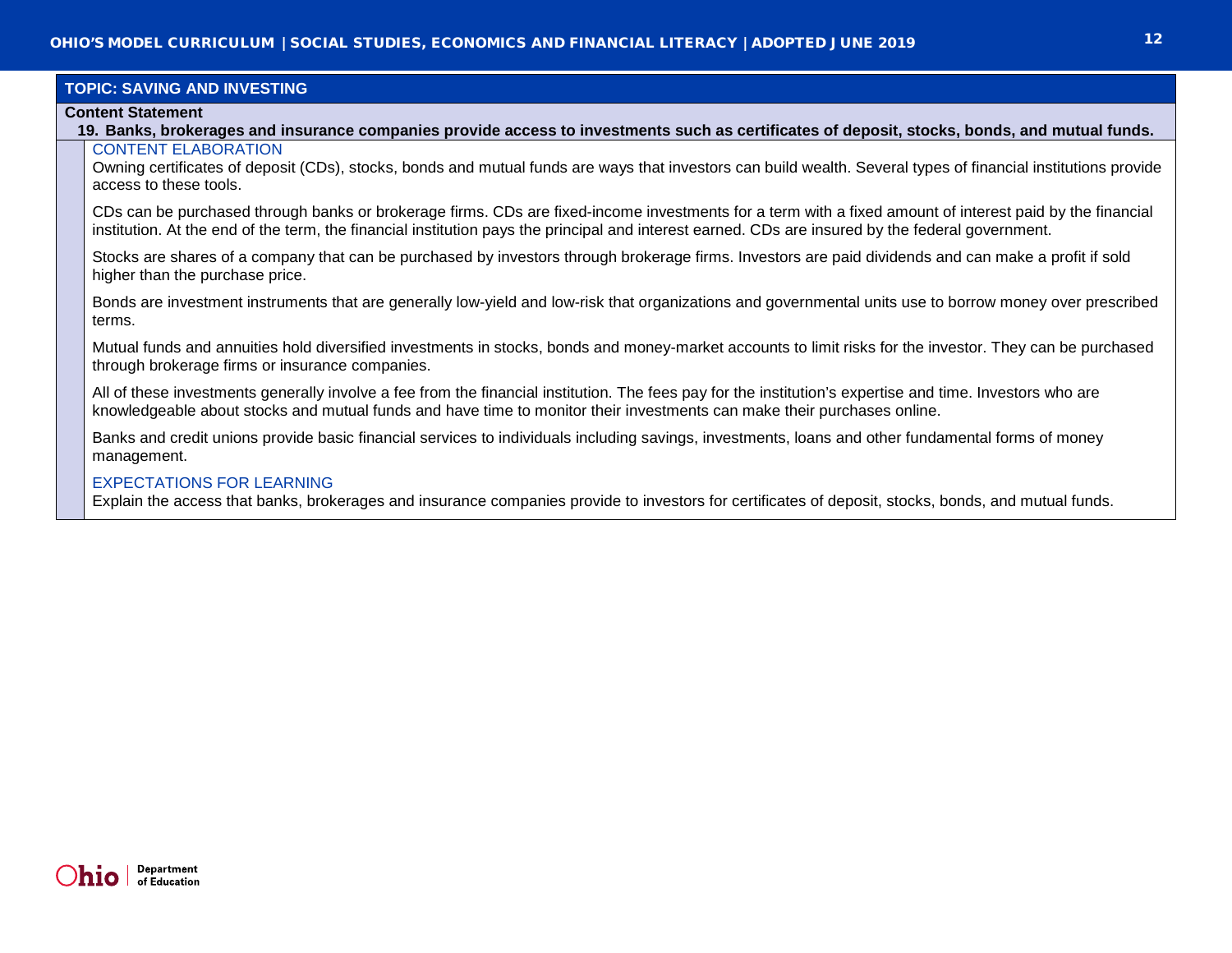## **TOPIC: CREDIT AND DEBT**

### **Content Statement**

### **20. There are costs and benefits associated with various sources of credit available from different types of financial institutions.**

## CONTENT ELABORATION

There is a direct relationship between the cost of personal credit, the amount of financial liability a person carries and one's payment history.

Leasing, borrowing and rent-to-own are all different options to extend one's credit. Each comes with its own rates and terms.

Home mortgages, car loans, revolving credit accounts, and short-cycle credit cards (e.g., gasoline, mobile phones) all operate differently.

The length of the payment term of a loan directly affects the interest rate. Generally, the longer the term, the lower the rate and the costlier the loan. Making the minimum payment on a credit liability increases the costs of the loan over its term.

Borrowing against the cash value of an insurance policy is generally less expensive than borrowing from a bank or credit union. The borrower repays his or her own policy instead of paying a third party, but this method of borrowing lessens the value of the insurance coverage during the term of the loan.

### EXPECTATIONS FOR LEARNING

Give examples of different kinds of credit that are provided by financial institutions and explain the costs and benefits of each.

#### **Content Statement**

#### **21. Credit and debt can be managed to maintain credit worthiness.**

## CONTENT ELABORATION

Credit is a valuable tool for making large purchases such as a house or automobile. Maintaining credit worthiness is important. Lenders determine credit worthiness by examining the likelihood that a person will repay their loans by checking their FICO score. An individual does this by carefully managing his or her credit and debt.

Managing credit includes:

- paying bills on time;
- limiting the number of credit cards; and
- monitoring credit score reports.

The responsible use of credit helps one achieve financial and lifestyle goals. Handling personal finances responsibly helps establish credit worthiness that can result in the ability to obtain future credit.

Managing debt includes:

- prioritizing potential purchases;
- limiting borrowing;
- monitoring expenses; and
- creating a savings account.

Failure to manage one's debt could result in bankruptcy, foreclosure, repossession of property, difficulty securing a job and/or inability to obtain future credit.

### EXPECTATIONS FOR LEARNING

Describe how credit and debt can be managed to maintain credit worthiness.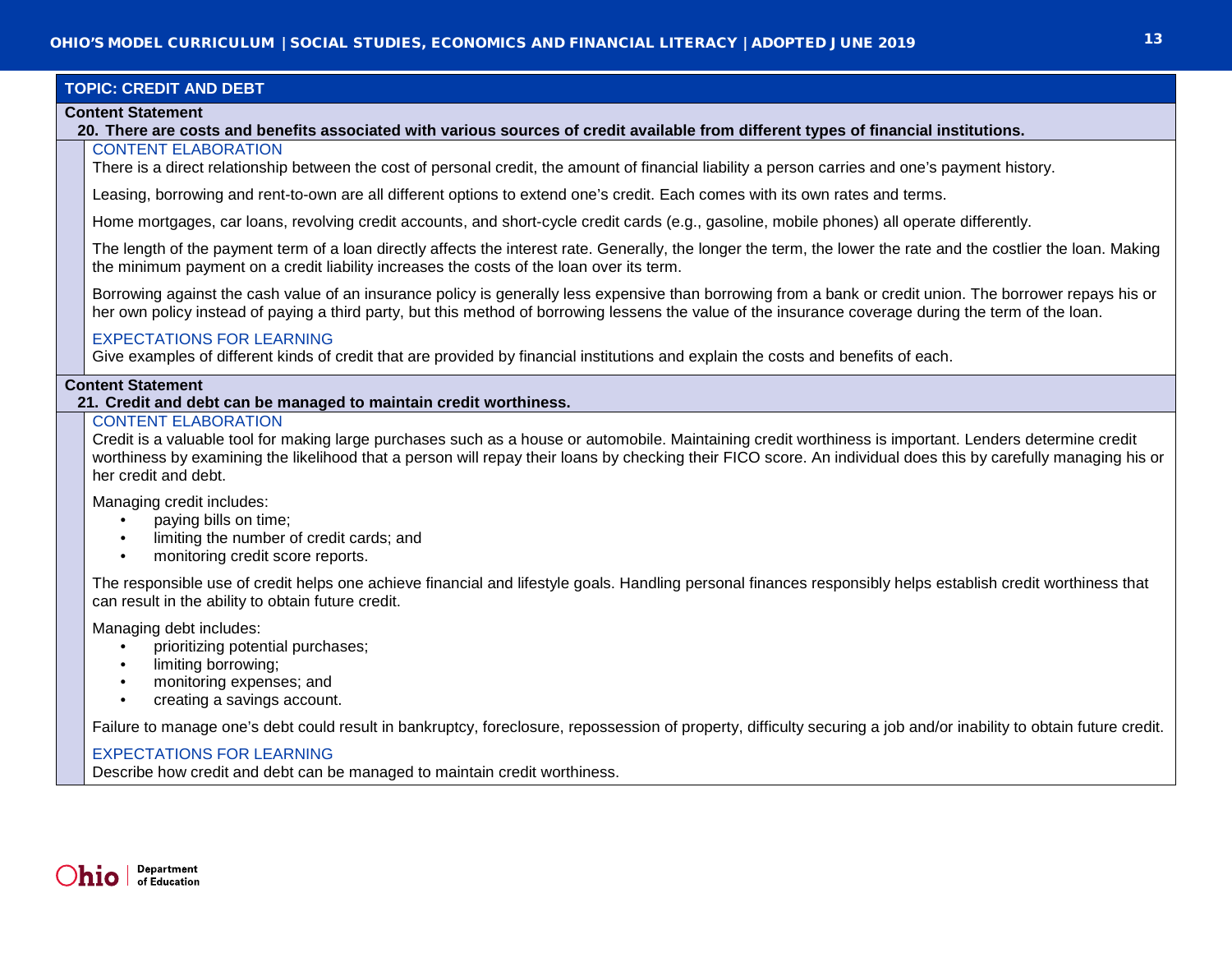## **TOPIC: CREDIT AND DEBT**

### **Content Statement**

### **22. Consumer protection laws provide financial safeguards.**

# CONTENT ELABORATION

Consumer protection laws at the federal, state and local levels are designed to provide safeguards for personal finances. These laws are monitored and enforced by different government organizations including the U.S. Securities and Exchange Commission (SEC) and the Federal Trade Commission (FTC) and individual state consumer protection agencies.

The SEC regulates the buying and selling of stocks. It monitors brokerage firms and stock exchanges.

Agencies provide financial safeguards, including:

- protecting consumers against unfair, deceptive or fraudulent practices;
- enforcing consumer protection laws enacted by Congress; and
- regulating financial practices.

Other organizations and legal constraints at both the local and state levels exist to help protect individuals and their financial resources (e.g., Better Business Bureaus, Ohio Consumers' Council, lemon laws).

## EXPECTATIONS FOR LEARNING

Explain how consumer protection laws provide financial safeguards.

## **TOPIC: RISK MANAGEMENT**

### **Content Statement**

### **23. Property and liability insurance protect against risks associated with use of property.**

## CONTENT ELABORATION

Insurance can be used to help defer personal liability and the loss of personal assets. Loss can be minimized by the use of a comprehensive insurance plan that covers property loss and personal liability against outside claims.

There are different types of insurance that cover specific kinds of losses (e.g., property and casualty, flood, comprehensive liability).

## EXPECTATIONS FOR LEARNING

Explain the differences between property and liability insurance and how each protects the owner against potential loss.

## **Content Statement**

**24. Health, disability, and life insurance protect against risks associated with increased expenses and loss of income.**

## CONTENT ELABORATION

Insurance is designed to weigh the costs of coverage vs. the risk of financial loss. Health insurance takes into consideration certain factors (e.g., age, family history, lifestyle) to develop a cost structure. Disability and life insurances also consider life expectancy rates, personal habits (e.g., smoking, drinking), family history and current lifestyle.

Different insurance tools can build and retain wealth or simply provide coverage in case of loss. Often, term life insurance is a benefit of employment, while both health and disability coverage are available with different options (e.g., family coverage, co-pays).

## EXPECTATIONS FOR LEARNING

Identify the different kinds of insurance and explain how they protect consumers.